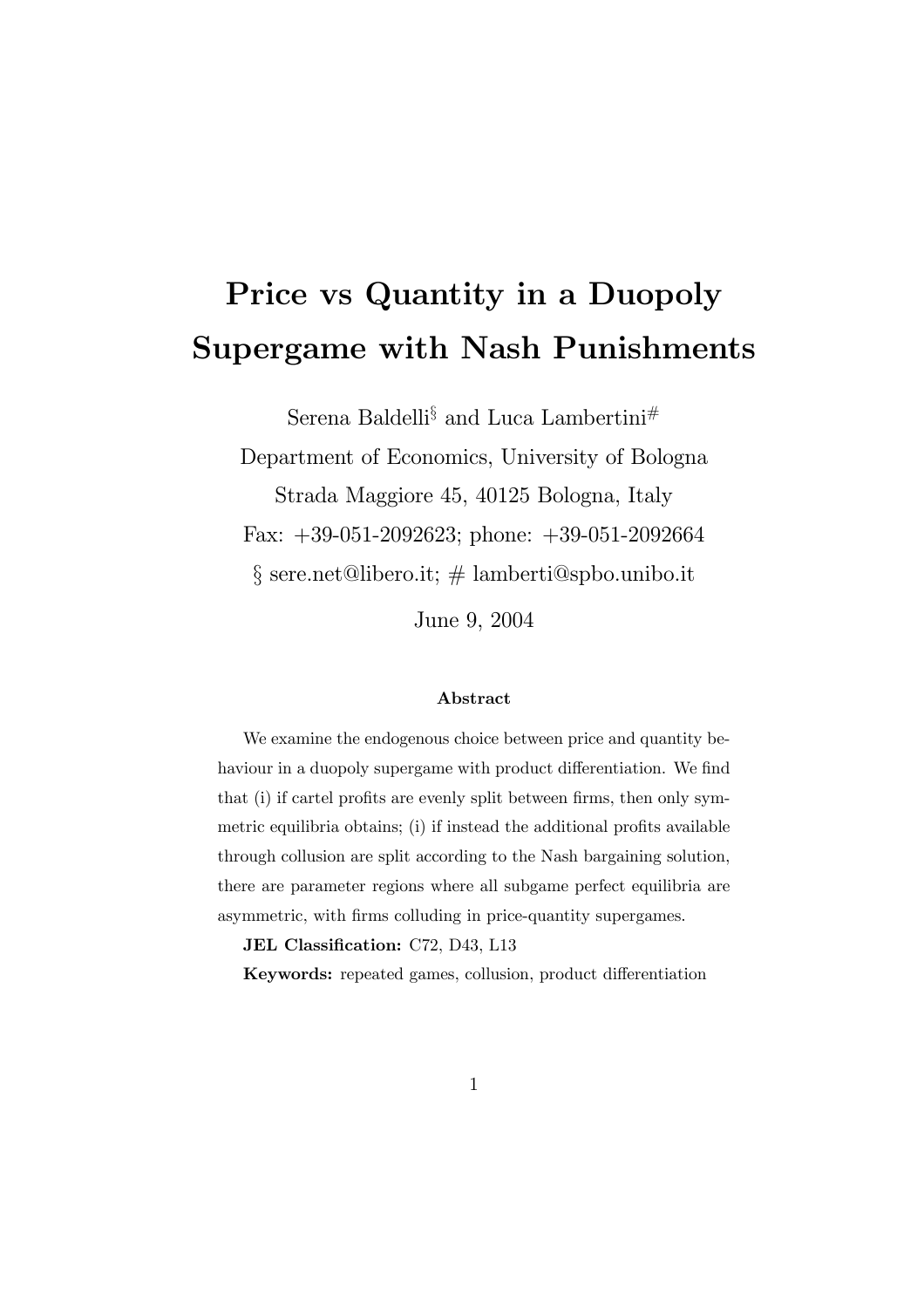## 1 Introduction

A large body of literature has examined the relative stability of collusion in Bertrand and Cournot markets, parametrised over the degree of product  $differential$  Relatively few, instead, allow for the possibility that firms be asymmetric in terms of their market variables, considering thus pricequantity supergames (Lambertini, 1997; Albæk and Lambertini, 2004). In Rothschild (1995) and Lambertini and Schultz (2001, 2003), the possibility that firms optimally choose whether to be price- or quantity-setters in each period is considered. Notwithstanding the fact that firms are allowed to select different market variables, from none of these contributions there emerge asymmetric cartels at the subgame perfect equilibria. Does this entail that antitrust agencies must not worry about such types of collusive behaviour? The underlying symmetry between firms, in terms of technology and product differentiation, that is a consistent feature of the models belonging to this stream of literature seems to provide an intuitive explanation for this result.

Moreover, neither Lambertini (1997) nor Albæk and Lambertini (2004) investigate which market variable yields the highest profit to the implicit cartel members for a given discount factor. Instead, they identify the lowest discount factor compatible with a subgame perfect equilibrium where firms stabilise collusion at the monopoly profits, being committed to set quantities or prices in all phases of the infinitely repeated duopoly game. Then, under the assumption that firms are able to collude along the frontier of industry profits irrespective of the market variable(s) being set, a meta-game is introduced, whereby firms choose market variables once and for all, the payoffs

<sup>&</sup>lt;sup>1</sup>The number of contributions in this field is very large. See Deneckere (1983, 1984), Majerus (1988), Ross (1992), Rothschild (1992), Albæk and Lambertini (1998) and Lambertini and Sasaki (1999, 2002), inter alia.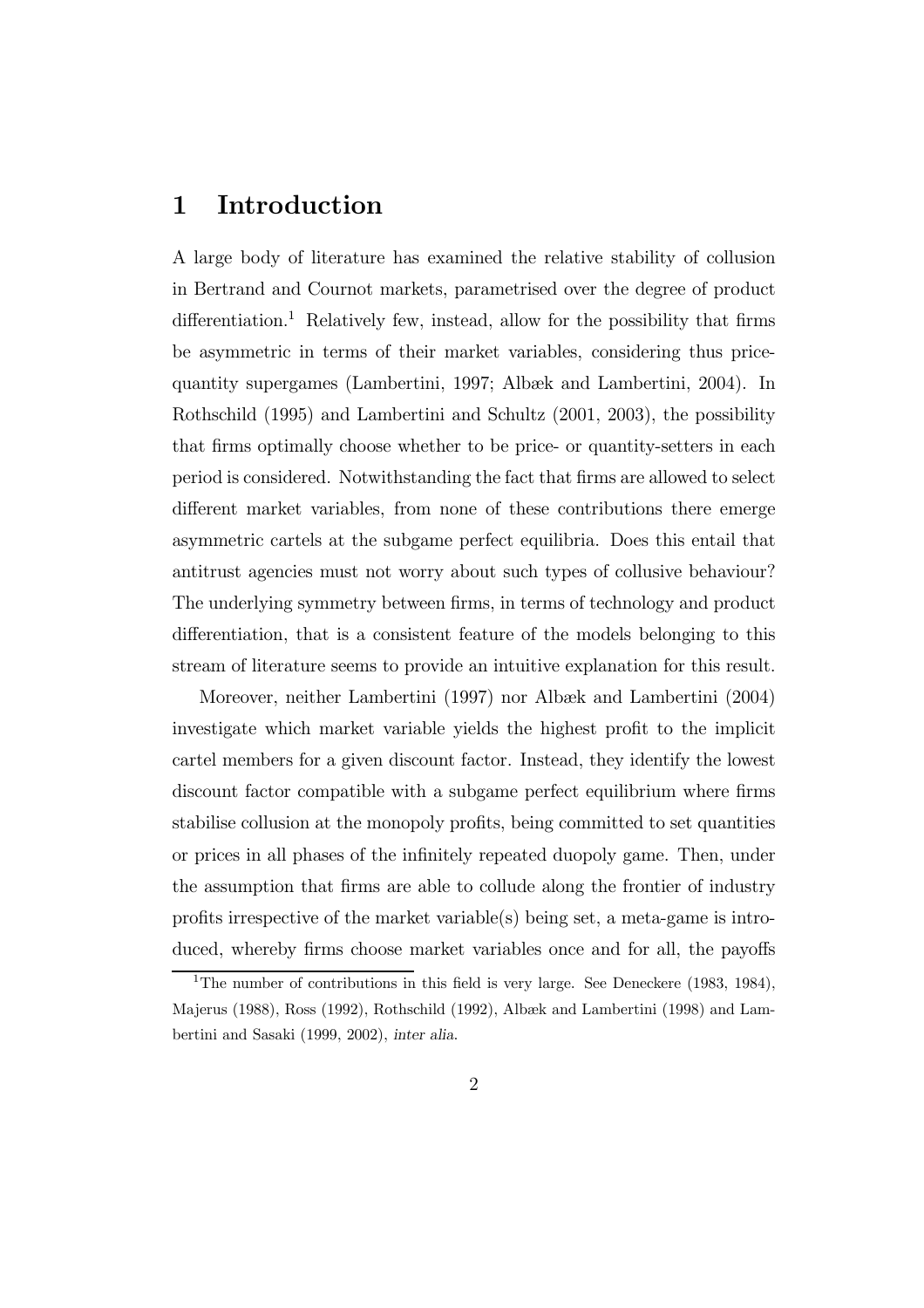being the smallest discount factors needed for sustaining the monopoly outcome in the repeated game given the market variable(s). In this meta-game firms are supposed to prefer small discount factors. These papers show that a prisoners' dilemma may arise in the meta-game where firms choose the market variable $(s)$ , i.e., that the latter may be inefficient.

The present paper nests into the existing literature on the stability of collusion and its relation with product differentiation. We partly rely upon the analysis carried out in Lambertini (1997) and Albæk and Lambertini (2004), with a relevant departure from their line of research. That is, we still suppose that the choice of any given market variable is a long-run commitment to be taken at the outset in the meta-game, but we assume that the relevant payoff in the meta-game are given by discounted profit flows. We shall examine two different setups: one where cartel profits are split evenly between firms, and the other where, in asymmetric (i.e., price-quantity) supergames, the additional profits attainable through collusion are split according to the Nash bargaining solution. These two alternatives have largely different consequences in terms of subgame perfect equilibrium outcomes. In the game with equal split only symmetric equilibria arises, and firms collude along the subgame perfect equilibrium path if and only if both of them are either priceor quantity-setters. The outcome is significantly different if collusive profits are split following a Nash bargaining solution in the asymmetric cases. If so, there exist parameter ranges (where product differentiation as well as firms' discount factors are sufficiently low) in which firms are indeed able to stabilise price-quantity cartels at the pure-strategy subgame perfect equilibria. That is, asymmetric market behaviour, if combined with Nash bargaining over cartel profits, helps firms collude in such a way that, when a priori symmetric firms are unable to sustain either Bertrand or Cournot cartels, they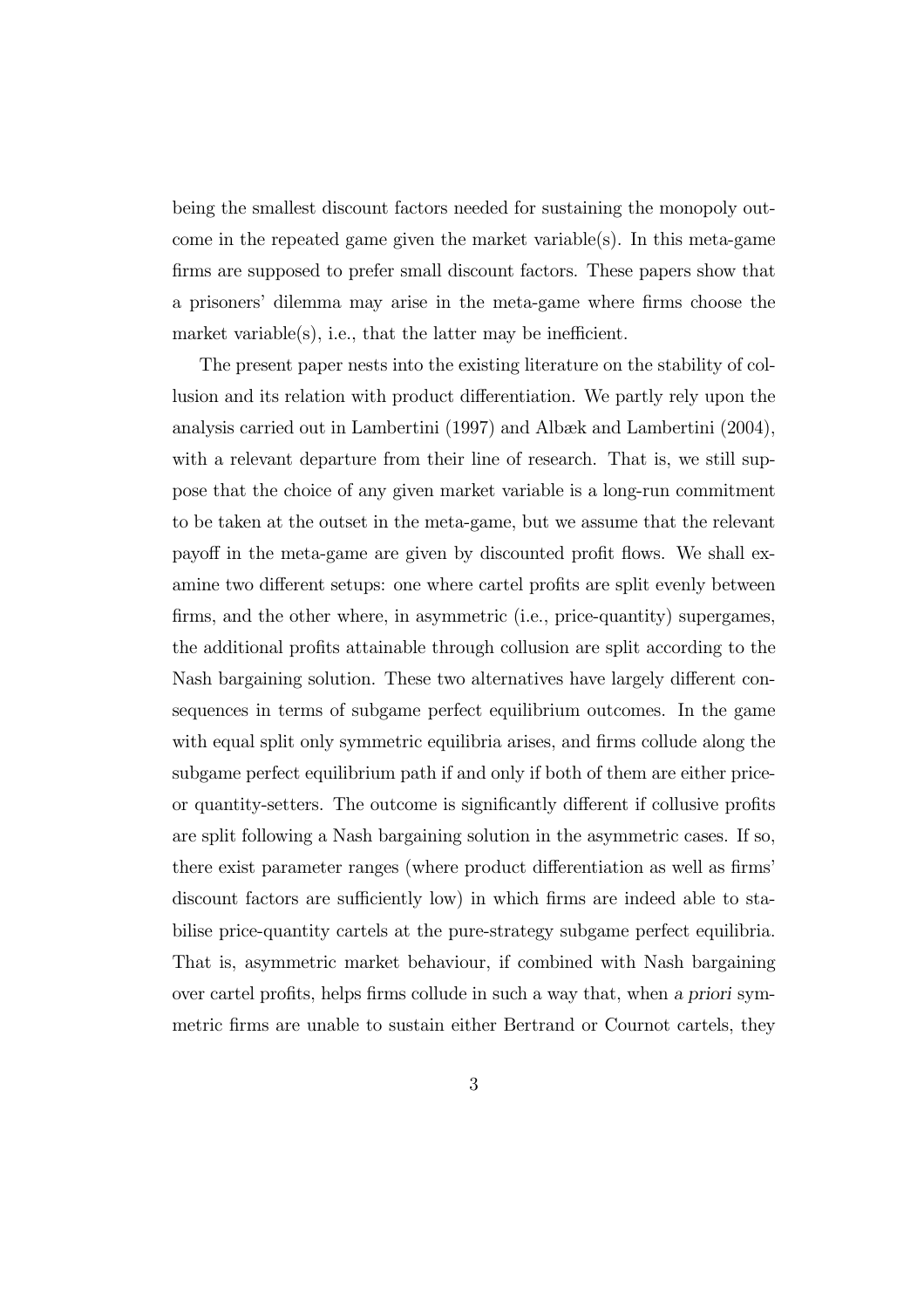may nonetheless activate price-quantity cartels along the frontier of industry profits.

The remainder of the paper is structured as follows. The demand system id laid out in section 2. Section 3 describes the meta-game. the critical discount factors for each possible supergame are listed in section 4. The analysis of subgame perfect equilibria is in section 5. Section 6 contains a few concluding remarks.

# 2 Setup

Two firms, labelled  $i$  and  $j$ , supply the market with a single product each. Firm *i*'s inverse demand function is

$$
p_i = 1 - q_i - \gamma q_j,\tag{1}
$$

where  $\gamma \in (0, 1]$  denotes the degree of substitutability between the two products. If  $\gamma = 0$ , firms are independent monopolists, therefore we shall exclude this case in the remainder of the analysis.

The direct demand function faced by firm  $i$  is:

$$
q_i = \frac{1}{1+\gamma} - \frac{1}{1-\gamma^2}p_i + \frac{\gamma}{1-\gamma^2}p_j.
$$
 (2)

When instead firm  $i$  acts as a quantity-setter while firm  $j$  is a price-setter, their respective demand functions are:

$$
p_i = 1 - q_i + \gamma(p_j + \gamma q_i - 1); \tag{3}
$$

$$
q_j = 1 - p_j - \gamma q_i. \tag{4}
$$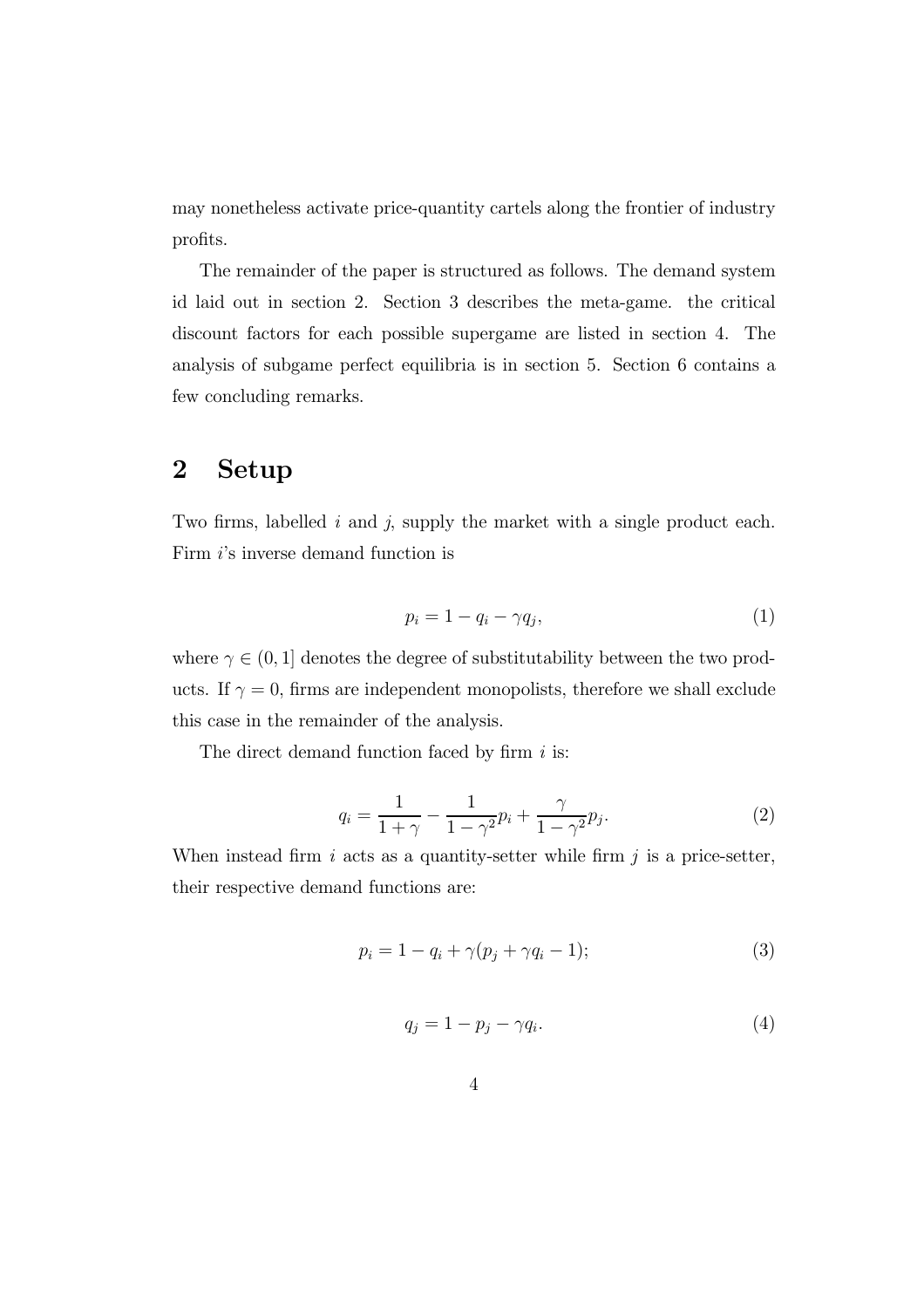For the sake of simplicity, we assume firms operate at constant returns to scale and, without further loss of generality, we normalise the marginal cost to zero. Accordingly, each firm's profit function corresponds to revenue,  $\pi_i = p_i q_i.$ 

## 3 The meta-game

The concept of extended game is due to Hamilton and Slutsky (1990; HS henceforth). They consider the extension, out of real time, of the basic duopoly game taking place in real time, in order to endogenise firms' choices as to the timing of moves in the market. This yields a two-stage game, where the first stage concerns the timing, and the second describes market subgames.<sup>2</sup> Their approach can be adopted to investigate the choice of the market variable as well.

To this aim, consider first an extended or meta-game where firms noncooperatively choose the market variable, knowing that the ensuing market competition takes the form of a one-shot game  $G<sup>1</sup>$ . We shall adopt here a symbology which largely replicates that in HS (1990, p. 32). Define  $\Gamma^{1,1} = (N, \Sigma, \Pi)$  the extended game. The superscript indicates that both the extension and the basic market game are one-shot. The set of players (or firms) is  $N = \{i, j\}$ ;  $\alpha_i$  and  $\alpha_j$  are the compact and convex intervals of R representing the actions available to i and j in the basic game.  $\Pi$  is the payoff function. Payoffs depend on the actions undertaken in the basic

<sup>&</sup>lt;sup>2</sup>HS consider (i) an *extended game with observable delay*, where firms declare the instant at which they will move, without announcing any particular action; and (ii) an extended game with action commitment, where firms must commit to a specific price or quantity level. The meta-game we describe is conceptually similar to their game with observable delay.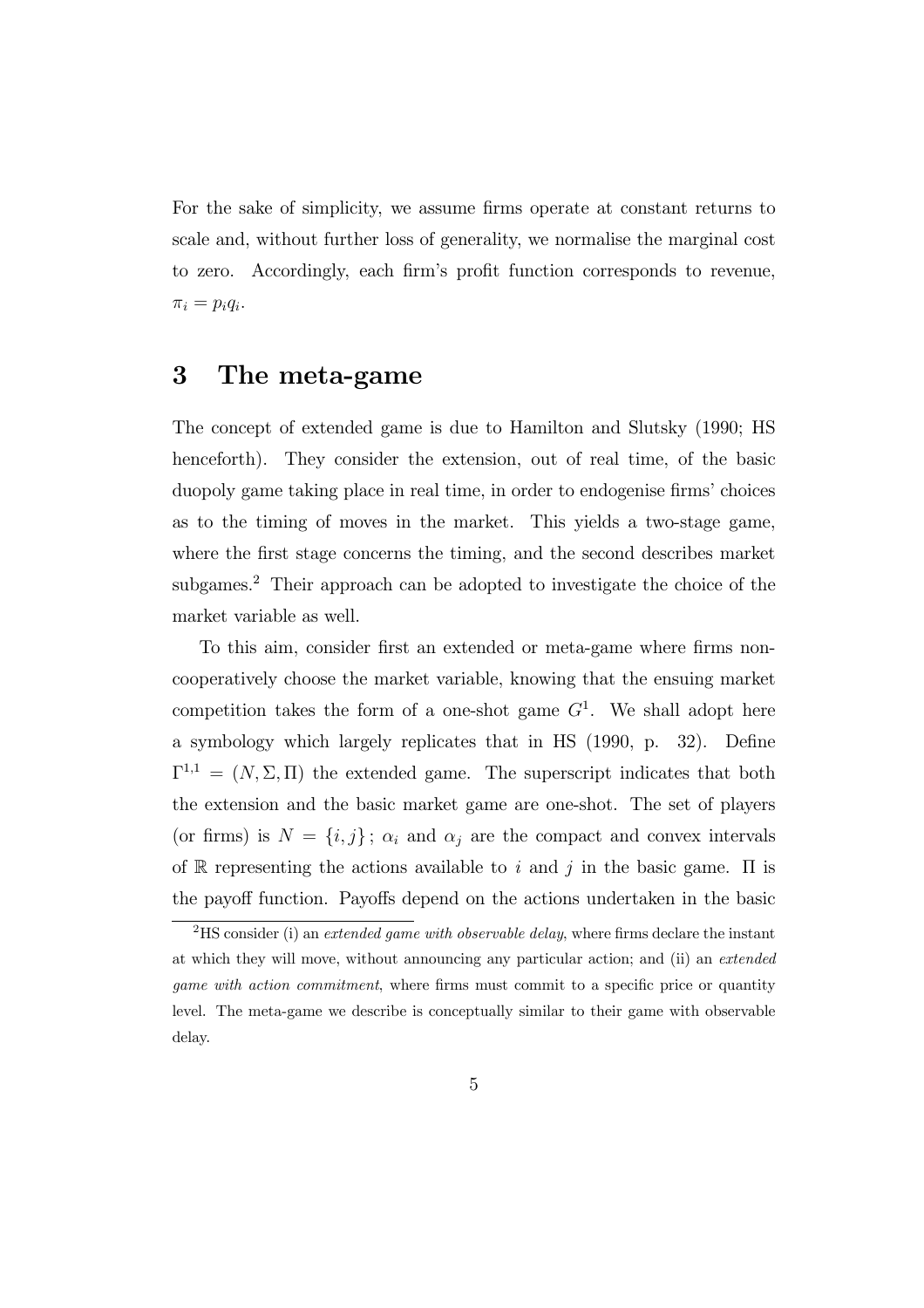(market) game, according to the following functions,  $\pi_i : \alpha_i \times \alpha_j \to \mathbb{R}$  and  $\pi_j : \alpha_j \times \alpha_i \to \mathbb{R}$ . The set of market variables from which firms can choose is  $V = \{p, q\}$ . The set of strategies for player i is  $\Sigma_i = \{p, q\} \times \Phi_i$ , where  $\Phi_i$  is the set of functions mapping  $V \times V$  into  $\alpha_i$  (or  $\alpha_j$ ). Let  $\pi_i^{hk}$  define the one-shot Nash equilibrium profits for firm  $i$ , when it chooses market variable h and the rival chooses market variable k, with  $h, k \in \{p, q\}$ . The reduced form of the meta-game can be described as in Matrix 1.<sup>3</sup>



Matrix 1: the one-shot meta-game

This is the game analysed by Singh and Vives (1984), using the demand functions introduced in the previous section. Since  $\pi_i^{qp} \geq \pi_i^{pp}$  and  $\pi_i^{qq} >$  $\pi_i^{pq}$  for all  $\gamma \in (0,1]$ , they conclude that firms play the symmetric Cournot equilibrium.

Consider now a meta-game  $\Gamma^{1,\infty}$ , where the extension is again a oneshot choice over the set  $V = \{p, q\}$ , but market interaction takes place over an infinite horizon,  $t \in [0, \infty)$ , giving rise to a supergame  $G^{\infty}$ . Denote the individual (common) discount factor of players as  $\delta \in [0,1]$ .<sup>4</sup> In this

<sup>3</sup>Notice that the extended game envisaged here maintains that firms commit to a strategic market variable for the whole duration of the supergame. Alternatively, one could think of a situation where agents can switch from one variable to the other depending upon the profit incentives characterising each phase of the supergame, i.e., the collusive path, the deviation phase and the punishment. This perspective is considered in Rothschild (1995) and Lambertini and Schultz (2001, 2003).

<sup>&</sup>lt;sup>4</sup>Although in line of principle players might have different time preferences, the assump-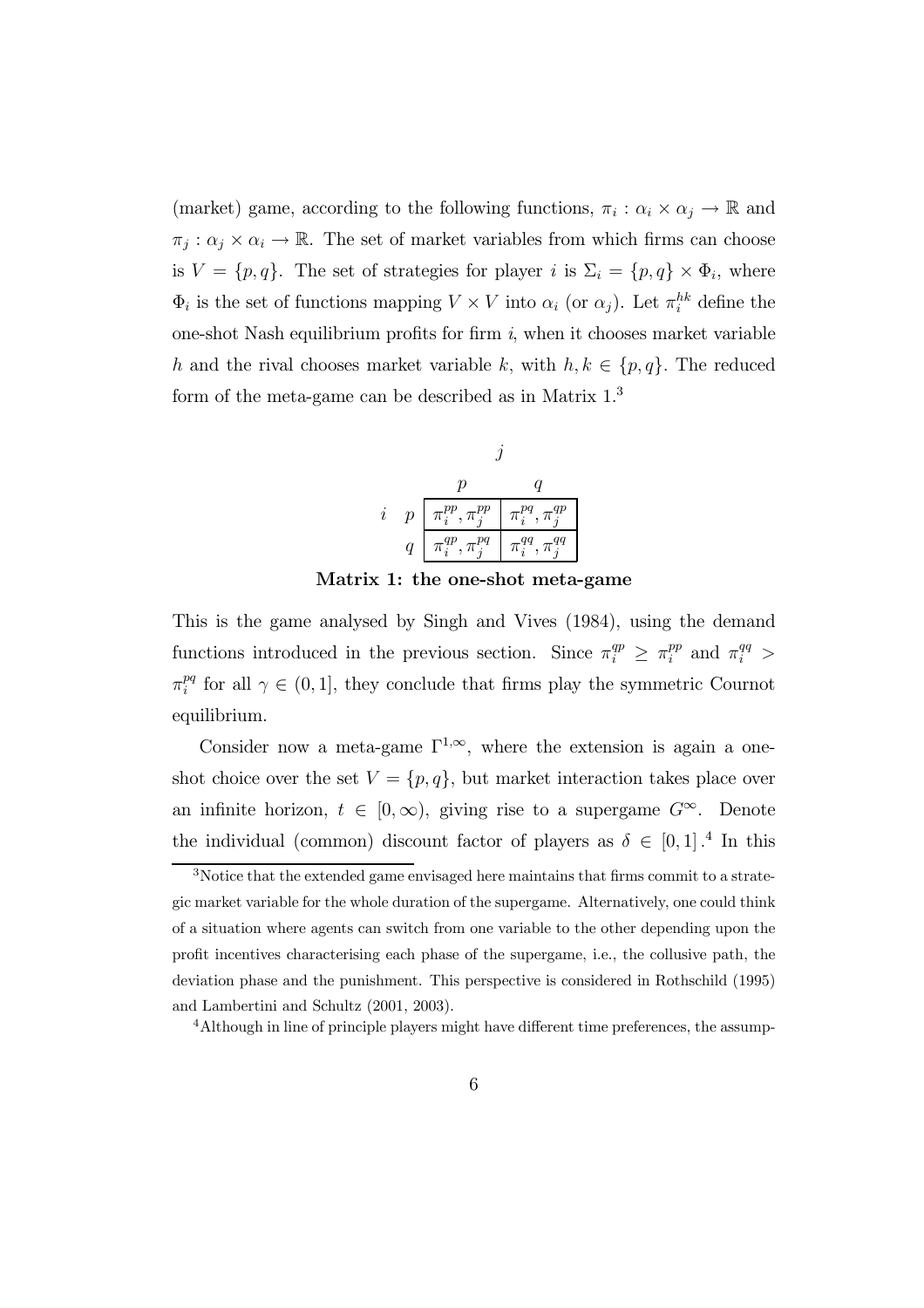case, firms can collude in the relevant market variable(s), relying upon an infinite Nash reversion to deter deviations from the collusive path (Friedman,  $1971$ <sup>5</sup>. That is, we assume that firms either fully collude along the frontier of monopoly profits or play the one-shot Nash equilibrium in the relevant market variable(s). Firms are able to sustain collusion iff

$$
\frac{\pi_{iC}^{hk}}{1-\delta} \ge \pi_{iD}^{hk} + \frac{\delta}{1-\delta} \cdot \pi_{iN}^{hk} \tag{5}
$$

where subscripts  $C, D$ , and  $N$  identify cartel, deviation and Nash profits, respectively. Let  $\delta^{hk}$  define the critical discount factor above which firms can indeed collude in the repeated market game; then, the discounted flow of profits accruing to firm  $i$  is:

$$
\Psi_i^{hk} \equiv \frac{\pi_{iC}^{hk}}{1 - \delta} \text{ if } \delta \ge \max \left\{ \delta^{hk}, \delta^{kh} \right\};
$$
\n
$$
\Psi_i^{hk} \equiv \frac{\delta}{1 - \delta} \cdot \pi_{iN}^{hk} \text{ if } \delta \le \max \left\{ \delta^{hk}, \delta^{kh} \right\}. \tag{6}
$$

Accordingly, the reduced form of the extended or meta-game  $\Gamma^{1,\infty}$  is a  $2 \times 2$  matrix analogous to Matrix 1, with either  $\pi_{iC}^{hk}/(1-\delta)$  or  $\delta \pi_{iN}^{hk}/(1-\delta)$ replacing  $\pi_i^{hk}$  as appropriate. The list of admissible outcomes is defined by  $\Lambda \equiv \{(p, p), (p, q), (q, p), (q, q)\}\.$  Given the symmetry of the model, one of the following situations must arise:

• any admissible outcome of the reduced form of  $\Gamma^{1,\infty}$  is an equilibrium;

tion of common time discounting involves no loss of generality. If we assumed  $\delta_i \neq \delta_j$ , then min  $\{\delta_i, \delta_j\}$  would determine whether any given cartel is sustainable or not.

 ${}^{5}$ In line of principle, the use of optimal punishments à la Abreu (1986) and Fudenberg and Maskin (1986) would be preferable, but this is prevented by the analytical difficulties associated with characterising optimal punishments in asymmetric games with priceand quantity-setting. For supergames with optimal penal codes, see Häckner (1996) and Lambertini and Sasaki (1999, 2002), inter alia.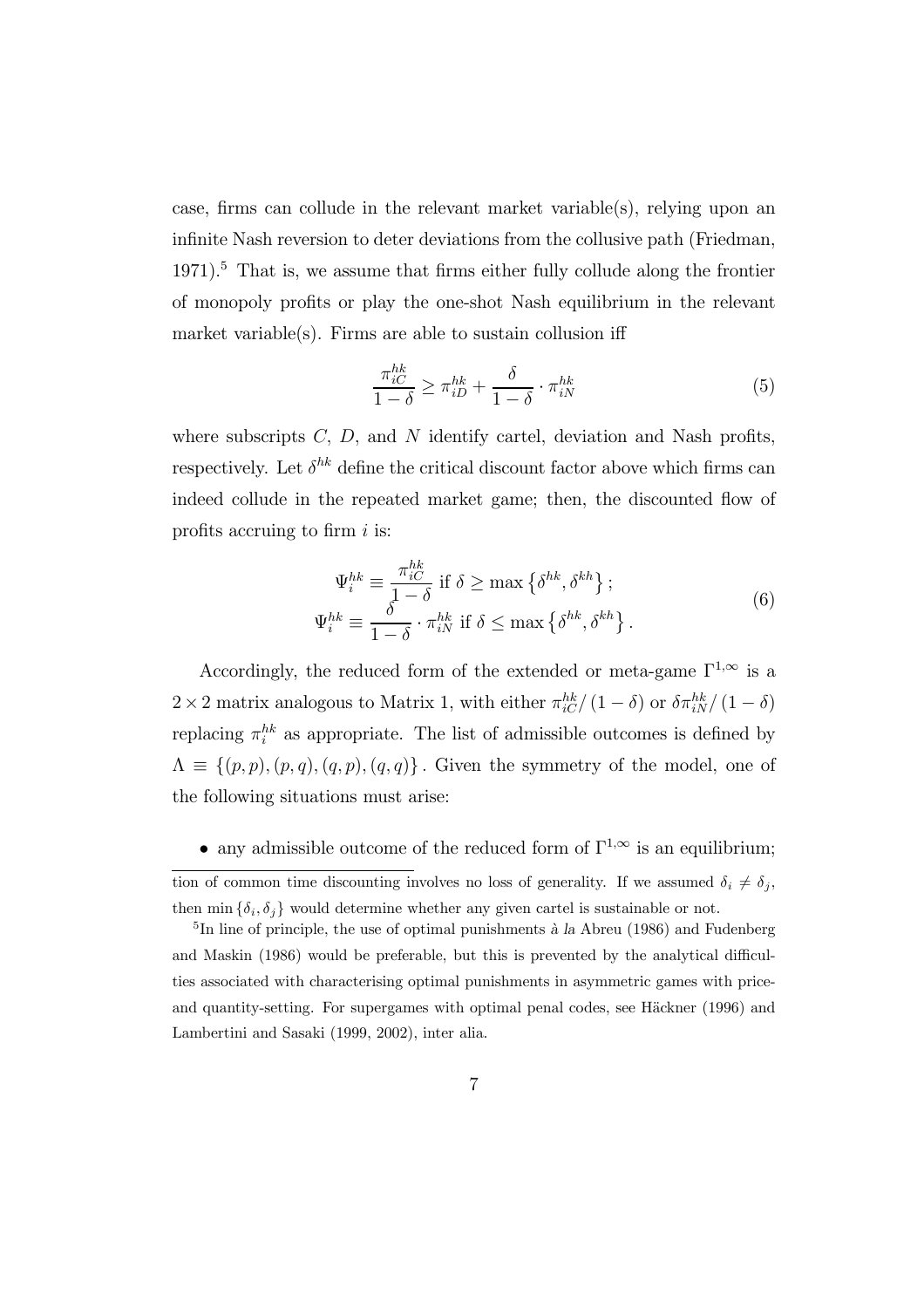- $\Gamma^{1,\infty}$  is a coordination game, with equilibria  $(p, p)$  and  $(q, q)$ ;
- $\Gamma^{1,\infty}$  is a chicken game, with equilibria  $(p, q)$  and  $(q, p)$ ;
- $\Gamma^{1,\infty}$  has a unique equilibrium, either  $(p, p)$  or  $(q, q)$ . If so, two subcases are possible. Either the unique equilibrium is Pareto-efficient, or not, i.e., the game is a Prisoners' Dilemma.
- no pure-strategy equilibrium exists.

The subgame perfect equilibrium outcome(s) will of course depend upon the value of parameters  $\gamma$  and  $\delta$ .

# 4 The critical discount factors

Consider the market supergame  $G^{\infty}$ . Since we rely upon "grim" strategies (Friedman, 1971) to model the supergame, we may borrow from Deneckere (1983, 1984) the following discount factors characterising the Cournot and Bertrand settings, respectively:

$$
\delta^{qq} = \frac{(\gamma + 2)^2}{\gamma^2 + 8\gamma + 8}; \ \delta^{pp} = \frac{(\gamma - 2)^2}{\gamma^2 - 8\gamma + 8}; \ \gamma \in (0, \sqrt{3} - 1), \tag{7}
$$

$$
\delta^{qq} = \frac{(\gamma + 2)^2}{\gamma^2 + 8\gamma + 8}; \ \delta^{pp} = \frac{(2 - \gamma)^2(\gamma^2 + \gamma - 1)}{(2 - \gamma)^2(\gamma^2 + \gamma - 1) + \gamma^4}; \ \gamma \in \left[\sqrt{3} - 1, 1\right],
$$

where superscript  $qq$  (pp) indicates that both firms set quantities (resp., prices). The threshold value  $\gamma = \sqrt{3}-1$  identifies the level of substitutability above which deviation from the collusive path drives a loyal price-setting firm out of business.

As  $\delta^{qq} < \delta^{pp}$  for all  $\gamma \in (0, 0.96155)$ , Deneckere (1983) concludes that Cournot behavior ensures greater stability of the cartel agreement than does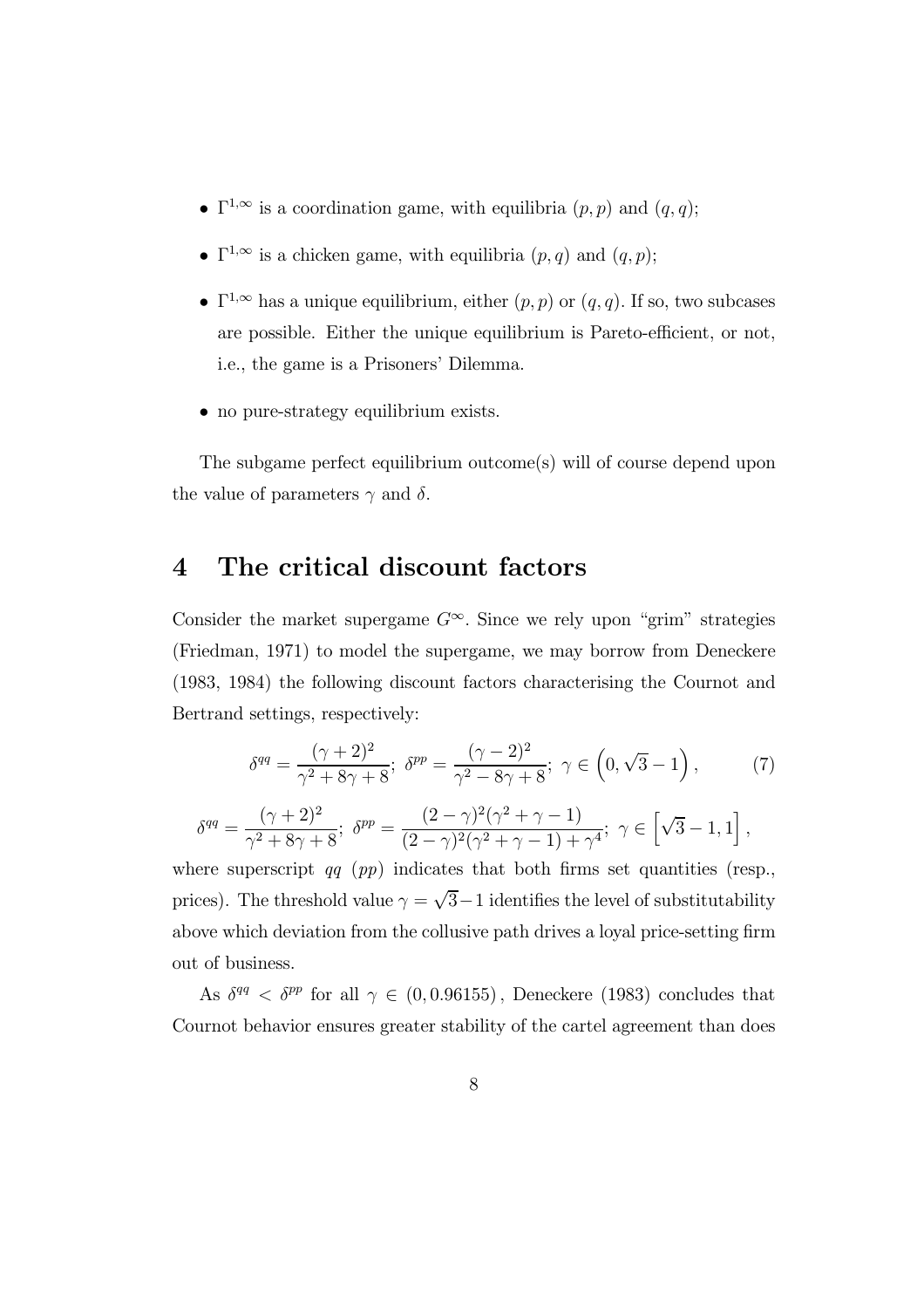Bertrand behavior, unless products are very close substitutes. However, observe that  $\delta^{qq}$  is everywhere increasing in  $\gamma$ , while  $\delta^{pp}$  is non-monotone in  $\gamma$ , with a maximum at  $\gamma = 2(\sqrt{10} - 2)/3 \simeq 0.774852$ . This means that a cartel in quantities becomes less stable as product substitutability increases, while, over most of the relevant range of  $\gamma$ , the opposite holds for a cartel in prices. As stressed in previous literature (Deneckere, 1983; Lambertini and Sasaki, 1999, 2002), this depends on the fact that the balance between the temptation to deviate and the harshness of the punishment goes in opposite directions in the two cases. The performance of  $\delta^{pp}$  is also noteworthy in relation with the corresponding critical threshold emerging from Hotelling models, where the minimum discount factor required to stabilise price collusion increases as product differentiation decreases (see Chang, 1991, 1992; Ross, 1992; Häckner, 1996). This is due to the assumption, usually adopted in Hotelling models, of a price-inelastic market demand, whereby the overall number of consumers being served in each phase of the supergame is independent of the pricing behaviour of firms in that particular phase.

When firms use different market variables, the demand functions are (3) and (4). Straightforward computations yield the following Nash equilibrium profits:

$$
\pi_{iN}^{qp} = \frac{(\gamma - 2)^2 (1 - \gamma^2)}{(3\gamma^2 - 4)^2}; \ \pi_{jN}^{pq} = \frac{(\gamma - 1)^2 (\gamma + 2)^2}{(3\gamma^2 - 4)^2}
$$
(8)

where firm i is a quantity-setter, while firm j is a price-setter. The maximization of joint profits requires  $q_{iC} = 1/(2(1 + \gamma))$  and  $p_{jC} = 1/2$ . This pair of strategies yields total cartel profits equal to monopoly profits,  $\pi_M =$  $1/(2(1 + \gamma))$  with each firm being entitled to half the cartel profits, i.e.,  $\pi_{iC}^{qp} = \pi_{jC}^{pq} = \pi_M/2.$ 

As to the deviation phase, the individually optimal deviation output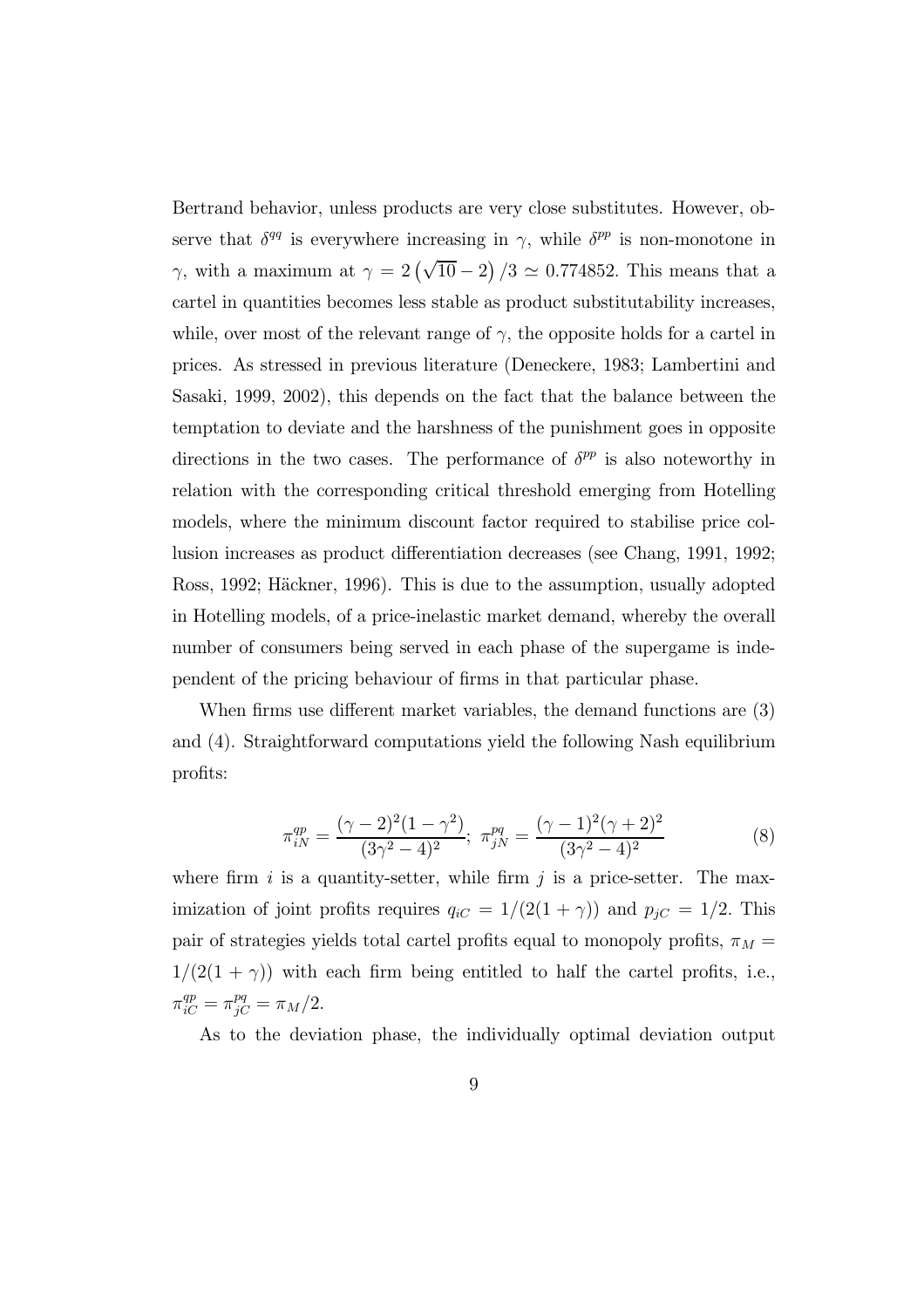(price) when the other firm sticks to the collusive price (output) corresponds to  $q_{iD} = 1/(2\gamma)$  and  $p_{jD} = (2+\gamma)/(4(1+\gamma))$ . Notice that  $q_{iD}$  coincides with the monopoly output, given only one firm on the market, since the deviation by the quantity setting firm drives the price setting firm completely out of the market. The corresponding deviation profits are:<sup>6</sup>

$$
\pi_{iD}^{qp} = \frac{2\gamma - 1}{4\gamma^2}; \ \pi_{jD}^{pq} = \frac{(\gamma + 2)^2}{16(1 + \gamma)^2}
$$
(9)

yielding the following profits for the firm being cheated:

$$
\overline{\pi}_j^{pq} = 0; \ \overline{\pi}_i^{qp} = \frac{2 + 2\gamma - \gamma^2}{8(\gamma + 1)^2} \tag{10}
$$

Since  $\pi_{iD}^{qp} > \pi_{iC}^{qp} > \pi_{iN}^{qp} > \overline{\pi}_{i}^{qp}$ , and  $\pi_{jD}^{pq} > \pi_{jC}^{pq} > \pi_{jN}^{pq} > \overline{\pi}_{j}^{p}$  hold for the quantity-setter and the price-setter, respectively, the mixed situation where firms optimize in different variables reproduces the Prisoners' Dilemma. As in the pure price or quantity games, a Pareto-improvement on the noncooperative outcome can be reached in the repeated game over an infinite horizon, if firms  $i$  and  $j$ 's discount factors are at least as high as the critical thresholds, defined as:

$$
\delta^{qp} = \frac{\pi_{iD}^{qp} - \pi_{iC}^{qp}}{\pi_{iD}^{qp} - \pi_{iN}^{qp}}; \ \delta^{pq} = \frac{\pi_{iD}^{pq} - \pi_{iC}^{pq}}{\pi_{iD}^{pq} - \pi_{iN}^{pq}},\tag{11}
$$

where superscript  $qp$  ( $pq$ ) indicates that the discount factor is computed for the quantity-setter (price-setter), and  $\pi_{iC}^{qp} = \pi_{iC}^{pq} = \pi_M/2$ . After some simple albeit tedious calculations, one finds that the individual discount factors must satisfy the following inequalities:

$$
\delta_i \ge \delta^{qp} = \frac{(3\gamma^2 - 4)^2}{(\gamma - 2)^2 (8 - 7\gamma^2)}; \ \gamma \in \left(0, \sqrt{3} - 1\right),\tag{12}
$$

<sup>6</sup>For further details on the calculations concerning the asymmetric cases, we refer to Lambertini (1997) and Albæk and Lambertini (2004).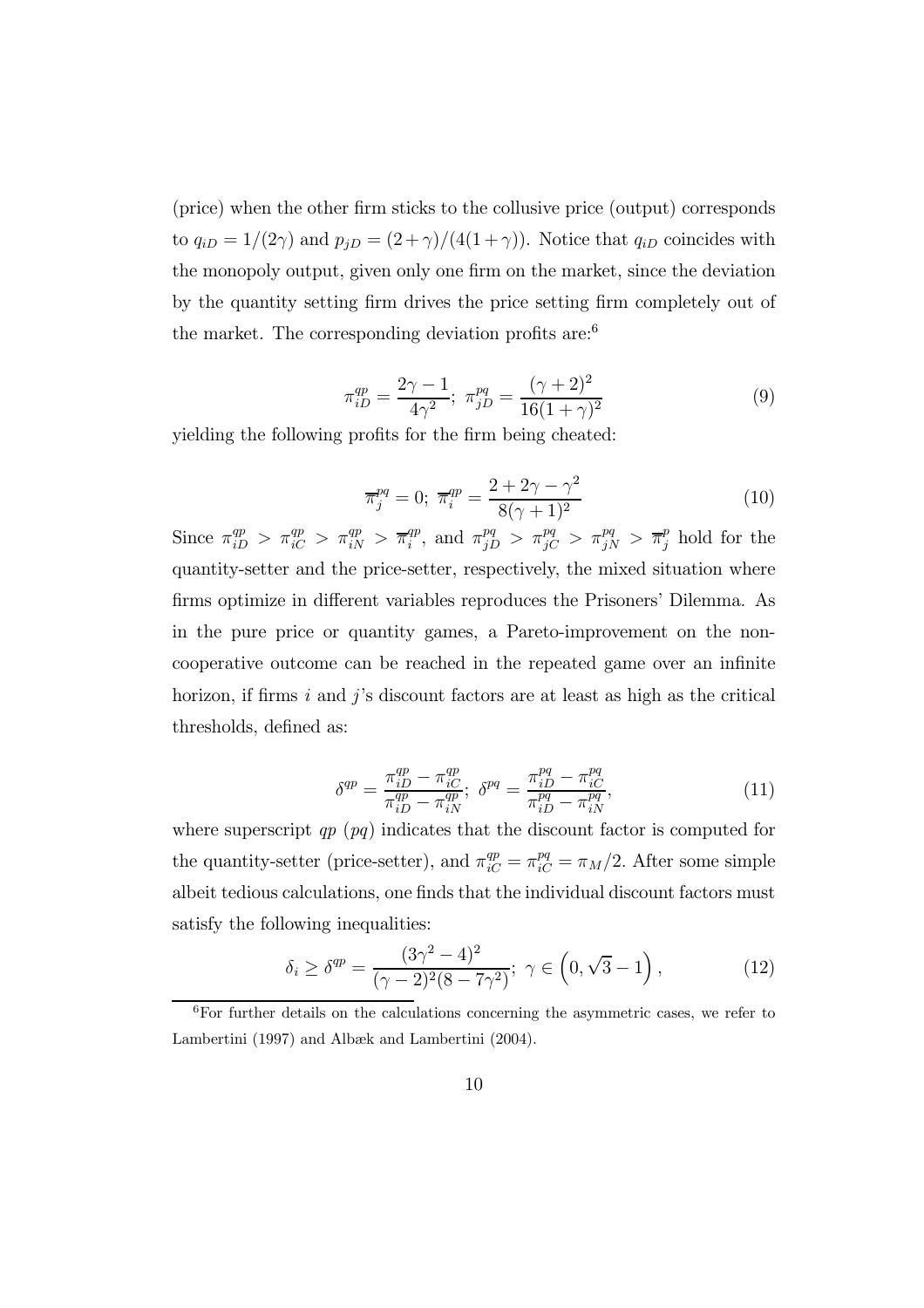$$
\delta_i \ge \delta^{qp} = \frac{(3\gamma^2 - 4)^2(\gamma^2 + \gamma - 1)}{(4\gamma^7 + 6\gamma^6 + 5\gamma^5 - 29\gamma^4 - 24\gamma^3 + 40\gamma^2 + 16\gamma - 16)}; \ \gamma \in \left[\sqrt{3} - 1, 1\right]
$$

$$
\delta_j \ge \delta^{pq} = \frac{(3\gamma^2 - 4)^2}{(\gamma + 2)^2(8 - 7\gamma^2)}; \ \gamma \in \left(0, \sqrt{3} - 1\right), \tag{13}
$$

$$
\delta_j \ge \delta^{pq} = \frac{(3\gamma^2 - 4)^2}{(\gamma + 2)^2(8 - 7\gamma^2)}; \ \gamma \in \left[\sqrt{3} - 1, 1\right].
$$

.

Alternatively, in the price-quantity case, firms could split evenly the additional profits made available by collusion, in the light of the asymmetry between non-cooperative profits:

$$
\widehat{\pi}_{iC}^{qp} = \pi_{iN}^{qp} + \frac{\pi_M - \pi_{iN}^{qp} - \pi_{jN}^{pq}}{2}; \ \widehat{\pi}_{iC}^{pq} = \pi_{iN}^{pq} + \frac{\pi_M - \pi_{iN}^{qp} - \pi_{jN}^{pq}}{2},\qquad(14)
$$

where:

$$
\widehat{\pi}_{iC}^{qp} > \pi_{iC}^{qp}; \ \widehat{\pi}_{jC}^{pq} < \pi_{jC}^{pq} \quad \forall \ \gamma \in (0,1]. \tag{15}
$$

If rule (14) is adopted, the critical discount factors are defined as follows:

$$
\widehat{\delta}^{qp} = \frac{\pi_{iD}^{qp} - \widehat{\pi}_{iC}^{qp}}{\pi_{iD}^{qp} - \pi_{iN}^{qp}}; \ \widehat{\delta}^{pq} = \frac{\pi_{iD}^{pq} - \widehat{\pi}_{iC}^{pq}}{\pi_{iD}^{pq} - \pi_{iN}^{pq}}.
$$
\n(16)

Again, routine calculations are required to find that the individual discount factors must satisfy the following inequalities:

$$
\delta_i > \hat{\delta}^{qp} = \frac{16 - 16\gamma - 8\gamma^2 + 16\gamma^3 - 7\gamma^4}{(\gamma - 2)^2 (8 - 7\gamma^2)}; \ \gamma \in \left(0, \sqrt{3} - 1\right), \tag{17}
$$

$$
\delta_i \geq \widehat{\delta}^{qp} = \frac{4\gamma^7 + 9\gamma^6 + 5\gamma^5 - 33\gamma^4 - 24\gamma^3 + 40\gamma^2 + 16\gamma - 16}{4\gamma^7 + 6\gamma^6 + 5\gamma^5 - 29\gamma^4 - 24\gamma^3 + 40\gamma^2 + 16\gamma - 16}; \ \gamma \in \left[\sqrt{3} - 1, 1\right].
$$

$$
\delta_j > \hat{\delta}^{pq} = \frac{16 + 16\gamma - 8\gamma^2 - 16\gamma^3 - 7\gamma^4}{(\gamma + 2)^2 (8 - 7\gamma^2)}; \ \gamma \in \left(0, \sqrt{3} - 1\right), \tag{18}
$$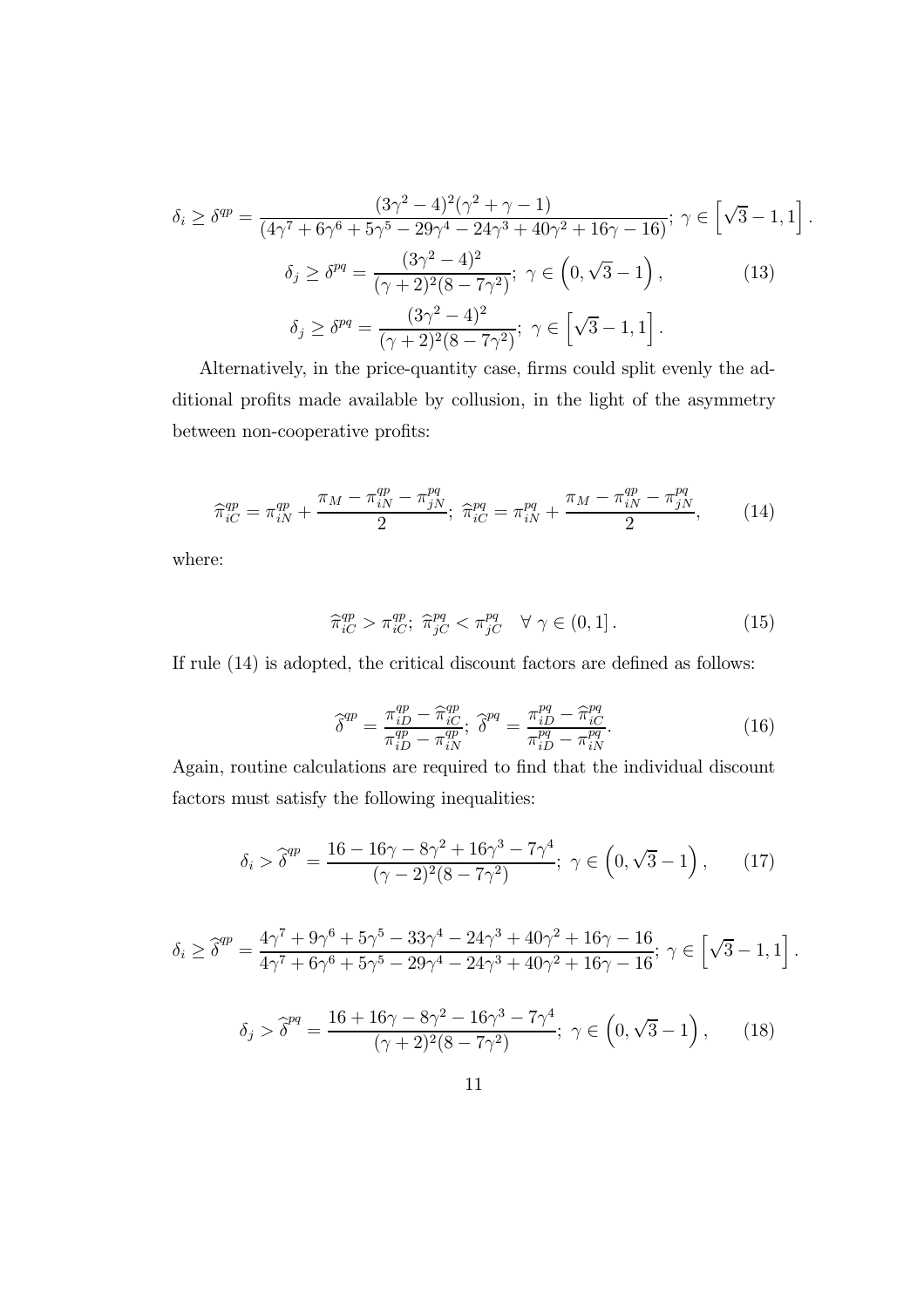$$
\delta_j \ge \hat{\delta}^{pq} = \frac{16 + 16\gamma - 8\gamma^2 - 16\gamma^3 - 7\gamma^4}{(\gamma + 2)^2 (8 - 7\gamma^2)}; \ \gamma \in \left[\sqrt{3} - 1, 1\right]
$$

.

Having derived the critical threshold of discount factors for each supergame, we may proceed to investigate the upstream stage of the game.

## 5 The upstream stage

We are now in a position to fully characterise the subgame perfect equilibrium behaviour of firms in the game  $\Gamma^{1,\infty}$ . The normal form of the upstream stage of the game is described by Matrix 2:

$$
\begin{array}{cc}\nj\\ i& p& \displaystyle \frac{p}{\left|\Psi_i^{pp},\Psi_j^{pp}\right|}\frac{q}{\Psi_i^{pq},\Psi_j^{qp}}\\ q& \displaystyle \frac{\Psi_i^{qp},\Psi_j^{pq}}{\left|\Psi_i^{qq},\Psi_j^{qq}\right|}\frac{q}{\Psi_i^{qq},\Psi_j^{qq}}\end{array}
$$

## Matrix 2

where  $\Psi_i^{hk}$  is given by either  $\pi_{iC}^{hk}/(1-\delta)$  or  $\delta \pi_{iN}^{hk}/(1-\delta)$ , depending on  $\delta \geq \max\{\delta^{hk},\delta^{kh}\}\.$  We first investigate the case where firms split cartel profits evenly.

## 5.1 The game with equal split

A first result immediately obtains with bo need of a formal proof:

**Lemma 1** If  $\delta \ge \max\{\delta^{qp}, \delta^{qq}, \delta^{pp}, \delta^{pq}\}\$ , firms are always able to stabilise  $collusion, irrespective of the market variable(s) being chosen. Otherwise, if$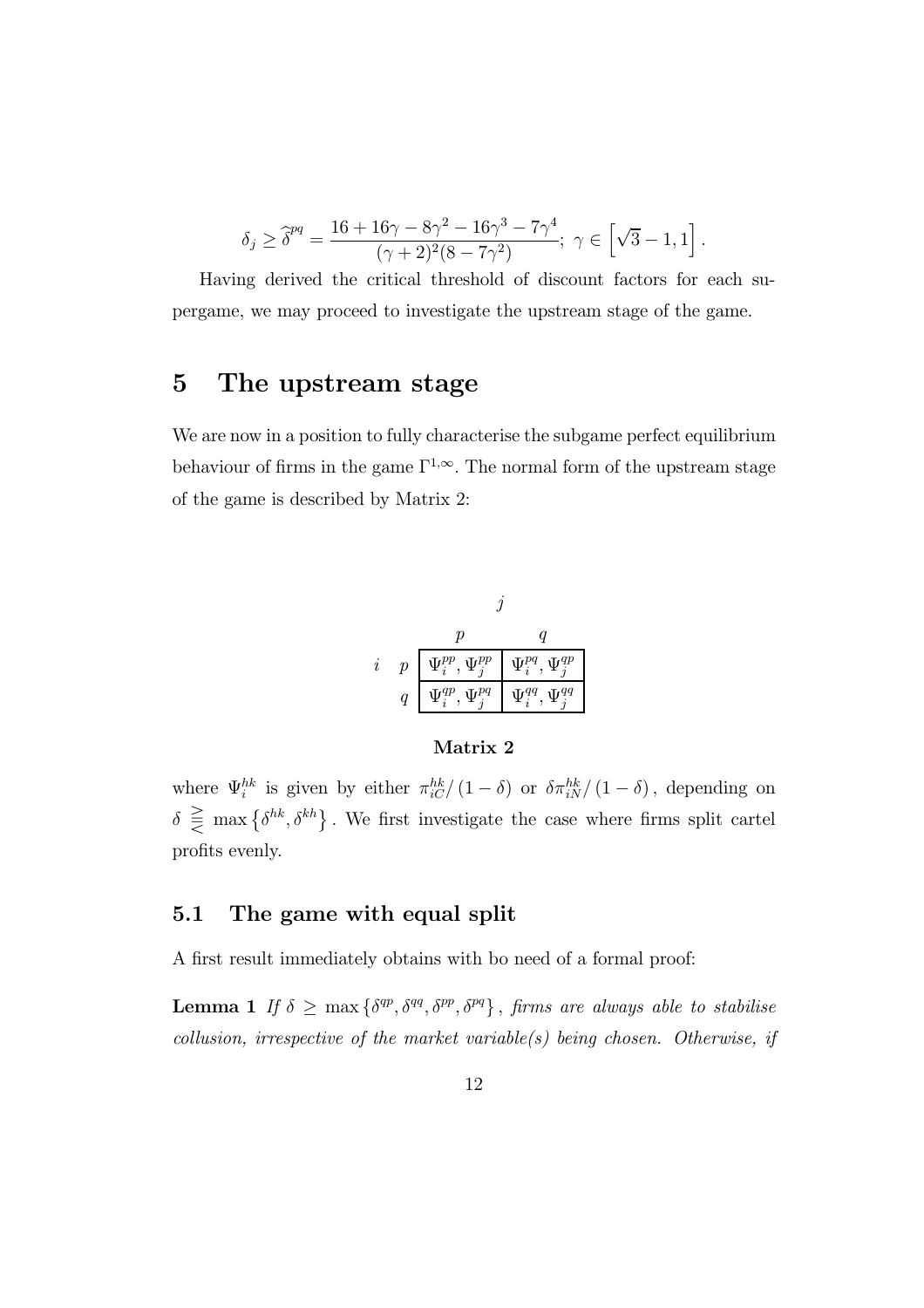$\delta < \min \{ \delta^{qp}, \delta^{qq}, \delta^{pp}, \delta^{pq} \},$  firms are completely unable to collude. In such a case, non-cooperative quantity-setting is a dominant strategy and firms play `a la Cournot-Nash forever.

The first claim in the Lemma also entails that, if  $\delta$  is sufficiently high, the choice of the market variable is indeed immaterial to firms, since they always obtain their share of monopoly profits. The second claim summarises the main result obtained by Singh and Vives (1984).

Now examine all the intermediate cases where

$$
\delta \in \left[ \min \left\{ \delta^{qp}, \delta^{qq}, \delta^{pp}, \delta^{pq} \right\}, \max \left\{ \delta^{qp}, \delta^{qq}, \delta^{pp}, \delta^{pq} \right\} \right). \tag{19}
$$

The relevant sequence of the critical discount factors is:

$$
\delta^{qp} > \delta^{pp} > \delta^{qq} > \delta^{pq} \text{ for all } \gamma \in (0, 0.96155),
$$
  

$$
\delta^{qp} > \delta^{qq} \geq \delta^{pp} > \delta^{pq} \text{ for all } \gamma \in [0.96155, 1].
$$
 (20)

Suppose  $\gamma \in (0, 0.96155)$ , and:

$$
\delta^{qp} > \delta \ge \delta^{pp} > \delta^{qq} > \delta^{pq}.\tag{21}
$$

If so, the relevant matrix is:

| $\dot{\imath}$ | $\boldsymbol{p}$ | $\pi_M$<br>$\pi_M$ |                    |
|----------------|------------------|--------------------|--------------------|
|                |                  |                    | $\pi_M$<br>$\pi_M$ |

#### Matrix 3

Matrix 3 represents a coordination game whose pure-strategy equilibria are  $(p, p)$  and  $(q, q)$ , with firms colluding symmetrically, either in prices or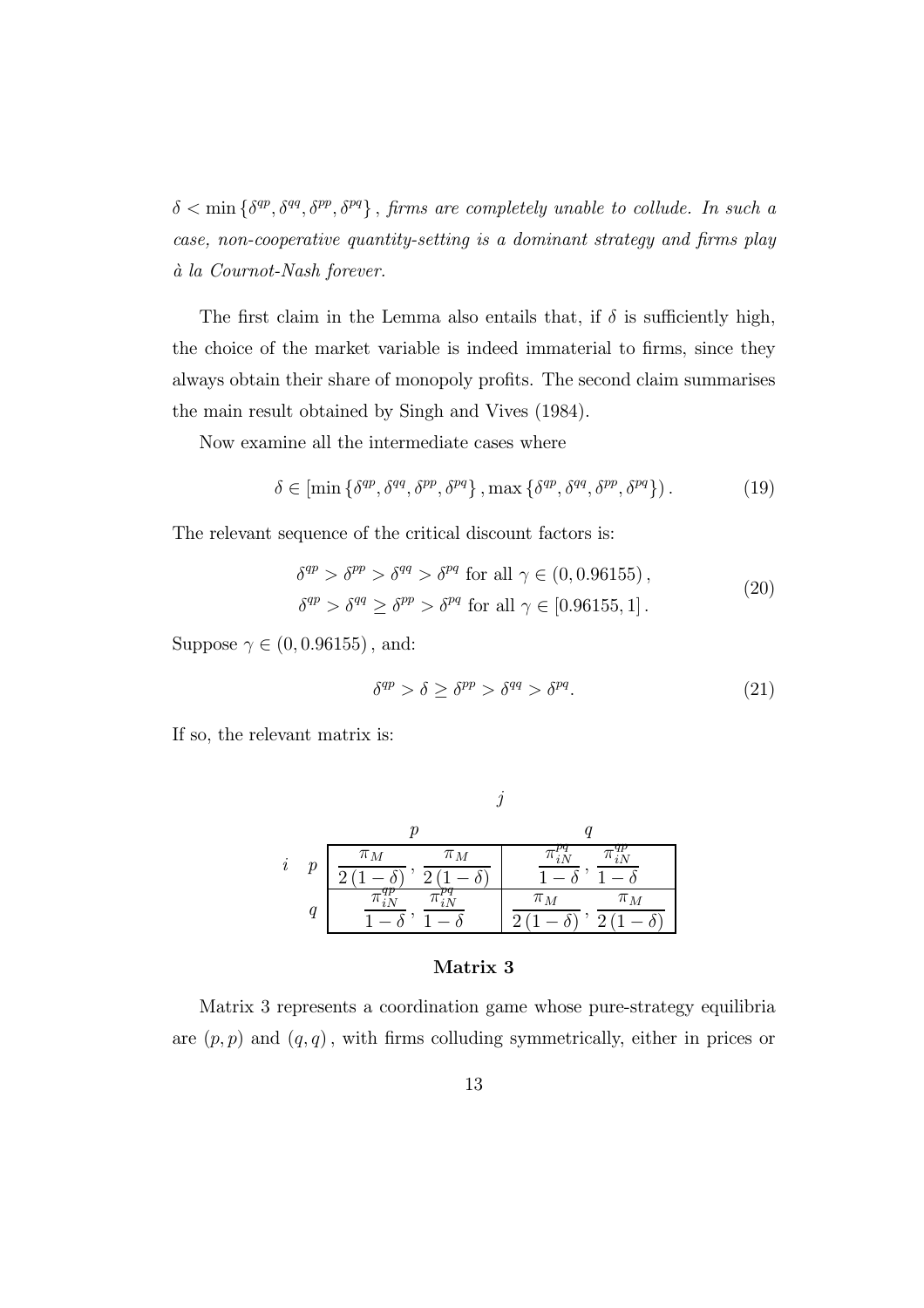in output levels. Of course, there also exist a mixed-strategy equilibrium as well as a correlated one.

Again for  $\gamma \in (0, 0.96155)$ , suppose:

$$
\delta^{qp} > \delta^{pp} > \delta \ge \delta^{qq} > \delta^{pq}.
$$
 (22)

The reduced-form matrix becomes:

|         |   | $\boldsymbol{p}$ |                           |
|---------|---|------------------|---------------------------|
| $\it i$ | р |                  | ıг                        |
|         | q |                  | π<br>$\pi_M$<br>$\lambda$ |

$$
\quad \ \ {\rm Matrix}\ 4
$$

In this case, firms collude only if both set quantities, and the game produces a unique equilibrium in dominant strategies,  $(q, q)$ , which is also Pareto-efficient for firms.

If  $\delta^{qp} > \delta^{pp} > \delta \geq \delta^{qq} > \delta \geq \delta^{pq}$ , firms are unable to collude irrespective of the market variables being chosen, and the equilibrium outcome is the same as in Singh and Vives (1984), with  $(q, q)$  representing the unique equilibrium (in dominant strategies), which is also Pareto-efficient.

Now suppose  $\gamma \in [0.96155, 1]$ . To begin with, examine the case where:

$$
\delta^{qp} > \delta \ge \delta^{qq} \ge \delta^{pp} > \delta^{pq}.
$$
 (23)

This situation is qualitatively analogous to that described in Matrix 3, so that there are two pure-strategy equilibria,  $(p, p)$  and  $(q, q)$ , where firms can sustain collusion. However, in mixed strategies they can be driven off the collusive path and play one-shot asymmetric Nash equilibria.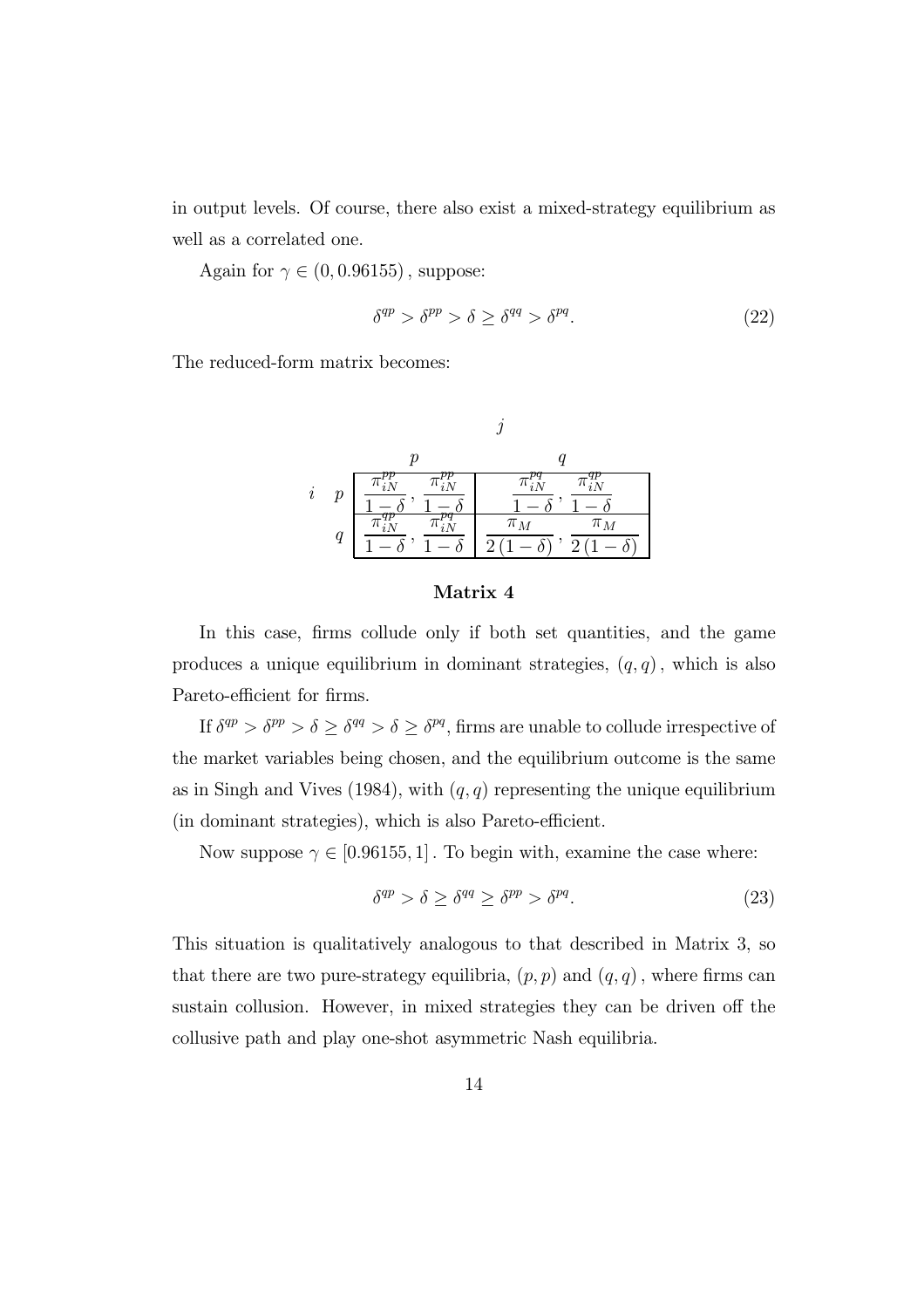If instead:

$$
\delta^{qp} > \delta \ge \delta^{qq} \ge \delta \ge \delta^{pp} > \delta^{pq},\tag{24}
$$

the relevant matrix is:

$$
\begin{array}{cc}\n & j \\
i & p \\
\hline\n\frac{\pi_M}{2(1-\delta)}, \frac{\pi_M}{2(1-\delta)}\n\end{array}\n\begin{array}{c}\n & q \\
\hline\n\frac{\pi_M^{pq}}{1-\delta}, \frac{\pi_{iN}^{qq}}{1-\delta}, \frac{\pi_{iN}^{qp}}{1-\delta} \\
\hline\n\frac{\pi_{iN}^{qp}}{1-\delta}, \frac{\pi_{iN}^{qq}}{1-\delta}\n\end{array}
$$

#### Matrix 5

This game has also two equilibria in pure strategies,  $(p, p)$  and  $(q, q)$ , but firms collude if and only if the are price-setters. Finally, if  $\delta^{qp} > \delta \geq \delta^{qq} \geq$  $\delta^{pp} > \delta \geq \delta^{pq},$  firms never collude, ending up playing a Cournot-Nash equilibrium forever.

The foregoing discussion is summarised by:

**Proposition 2** In the game with equal split, if  $\delta < \max\{\delta^{qp}, \delta^{qq}, \delta^{pp}, \delta^{pq}\},$ then only symmetric equilibria may arise. Price-quantity supergames are never part of the subgame perfect equilibrium path.

The relative stability of Cournot and Bertrand implicit cartels is nonmonotone w.r.t. the degree of product substitutability, as it is well known from previous literature and further stressed here, e.g., by comparing Matrices 4 and 5. However, the relative profitability of price and quantity behaviour is such that collusion between a price- and a quantity-setter is never to be observed along the subgame perfect equilibrium path.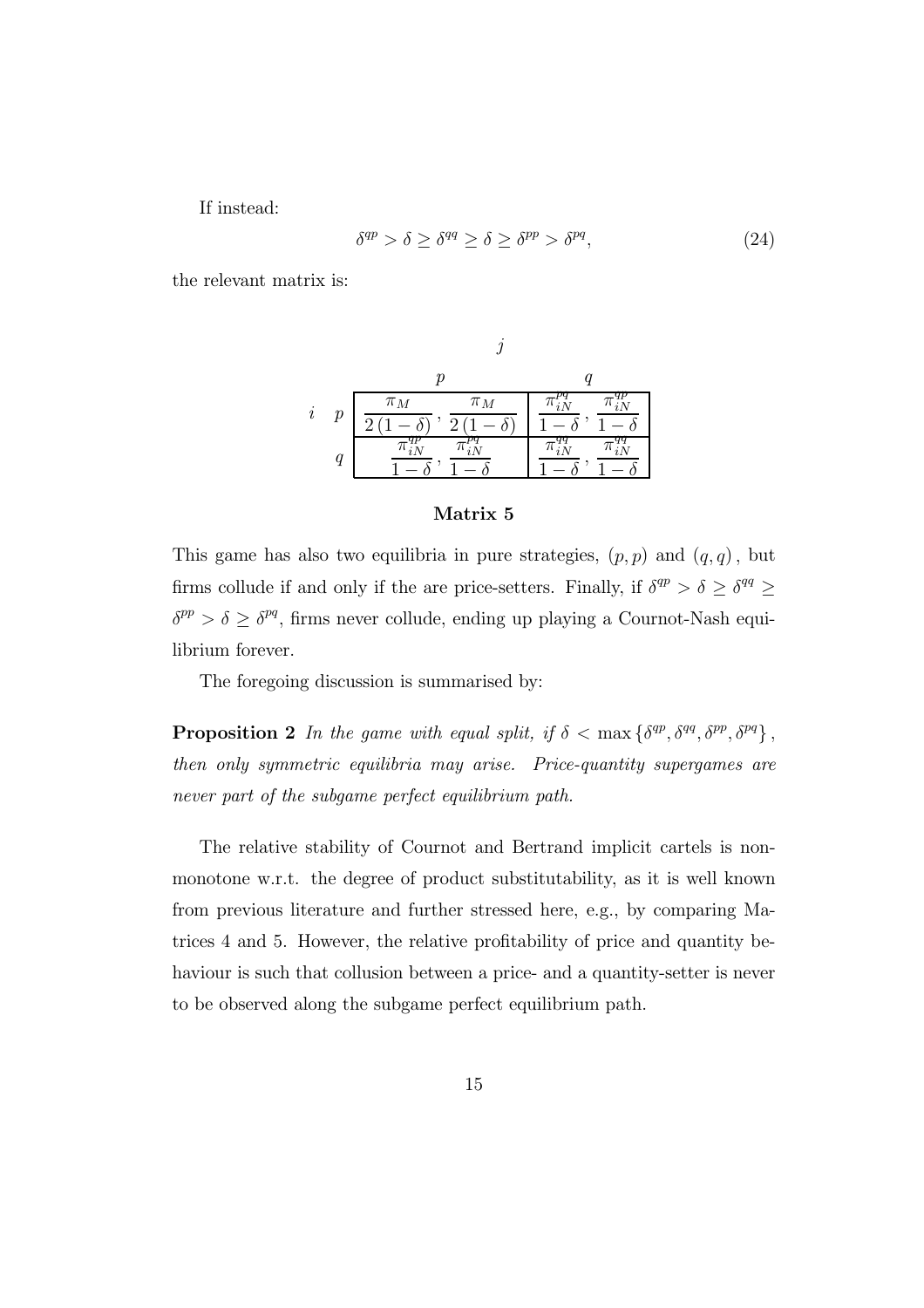## 5.2 The game with Nash bargaining

Here we consider the situation where firms split additional collusive profits as in (14), so that the relevant critical discount factors characterising the asymmetric market supergames where one firm is a price-setter and the other is a quantity-setters are given by (16). The equivalent of Lemma 1 also holds here.

Then, although  $\delta^{qp} > \hat{\delta}^{qp}$  and  $\hat{\delta}^{pq} > \delta^{pq}$ , the sequence of critical discount factors remains the same as under equal split:

$$
\widehat{\delta}^{qp} > \delta^{pp} > \delta^{qq} > \widehat{\delta}^{pq} \tag{25}
$$

for all  $\gamma \in (0, \sqrt{3} - 1)$ . In this range, the upstream stage of the game  $\Gamma^{1,\infty}$ has exactly the same qualitative features as in the game with equal split. Therefore, firms may collude only if they use the same market variable.

Things modify significantly when  $\gamma \in \left[\sqrt{3} - 1, 1\right]$ . In this parameter region, the following sequences hold:

$$
\widehat{\delta}^{qp} > \delta^{pp} > \delta^{qq} > \widehat{\delta}^{pq} \text{ for all } \gamma \in \left[\sqrt{3} - 1, 0.87311\right),\tag{26}
$$

$$
\delta^{pp} \ge \hat{\delta}^{qp} > \delta^{qq} > \hat{\delta}^{pq} \text{ for all } \gamma \in [0.87311, 0.93600), \tag{27}
$$

$$
\delta^{pp} > \delta^{qq} \ge \hat{\delta}^{qp} > \hat{\delta}^{pq} \text{ for all } \gamma \in [0.93600, 0.96155), \tag{28}
$$

$$
\delta^{qq} \ge \delta^{pp} > \hat{\delta}^{qp} > \hat{\delta}^{pq} \text{ for all } \gamma \in [0.96155, 1]. \tag{29}
$$

When  $\gamma \in \left[\sqrt{3} - 1, 0.87311\right)$  so that (26) holds, and:

$$
\widehat{\delta}^{qp} > \delta \ge \delta^{pp} > \delta^{qq} > \widehat{\delta}^{pq},\tag{30}
$$

we have a coordination game, as in Matrix 3. If instead:

$$
\widehat{\delta}^{qp} > \delta^{pp} > \delta \ge \delta^{qq} > \widehat{\delta}^{pq},\tag{31}
$$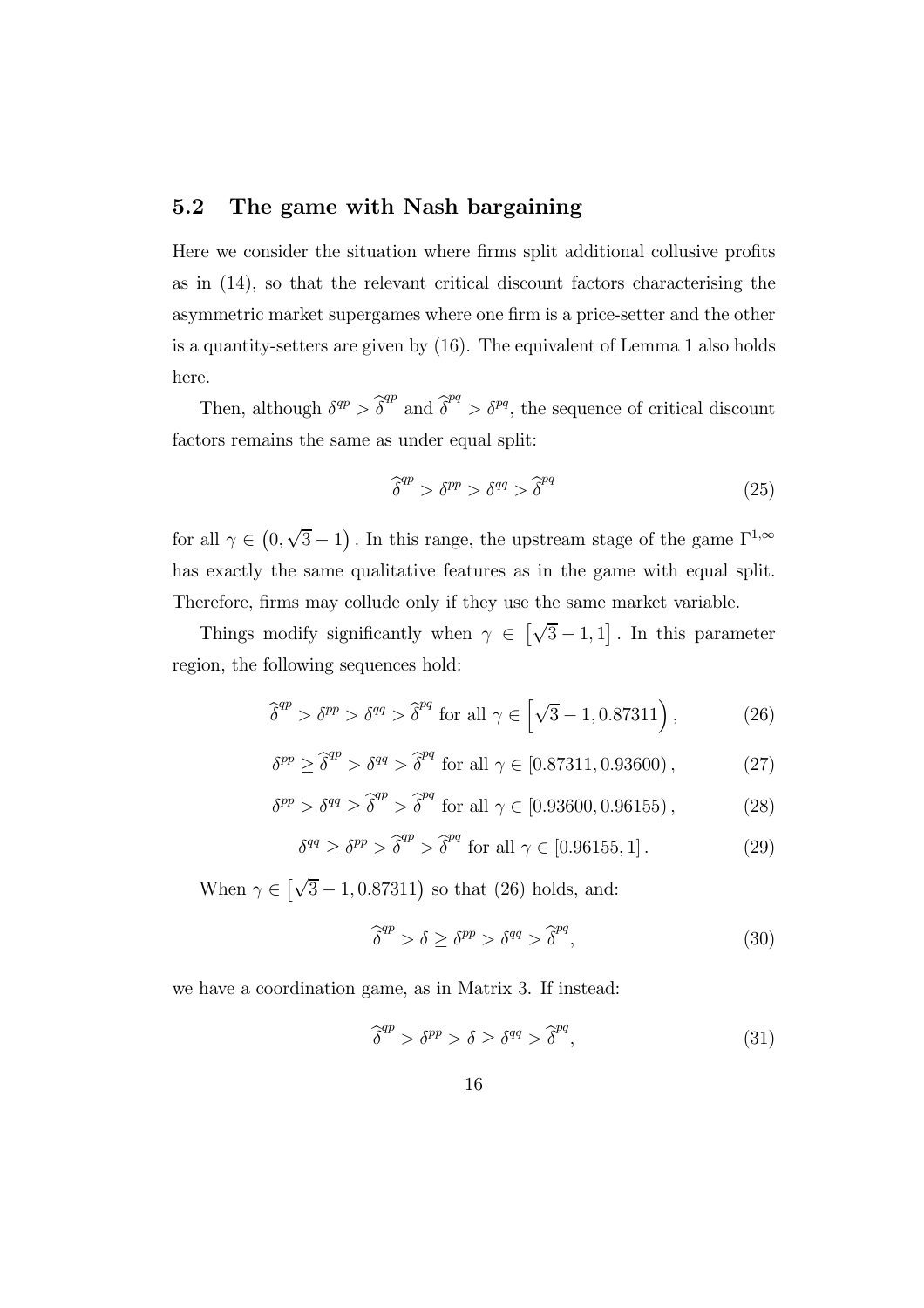$(q, q)$  is the unique (collusive) equilibrium in dominant strategies, as in Matrix 4. Otherwise, if  $\delta \in \left(\delta^{qq},\hat{\delta}^{pq}\right]$  firms are unable to collude and play the Cournot-Nash equilibrium forever.

Now suppose  $\gamma \in [0.87311, 0.93600)$ , with the relevant sequence being (27). If

$$
\delta^{pp} \ge \delta \ge \hat{\delta}^{qp} > \delta^{qq} > \hat{\delta}^{pq},\tag{32}
$$

both firms choose strategy  $q$  and collude. they are able to collude also when one sets the price and the other sets the output level, but, by dominance, a Cournot cartel emerges as the unique equilibrium. The same equilibrium outcome also obtains if  $\delta^{pp} \geq \hat{\delta}^{qp} > \delta \geq \delta^{qq} > \hat{\delta}^{pq}$ , where the reduced form appears as in Matrix 4. If  $\delta$  is even lower, than firms play à la Cournot-Nash.

Then, consider  $\gamma \in [0.93600, 0.96155)$  and (28). If  $\delta^{pp} > \delta \ge \delta^{qq} \ge \hat{\delta}^{qp} >$  $\widehat{\delta}^{pq}$ , firms always collude except in the Bertrand supergame. Dominance establishes that  $(q, q)$  is the unique (collusive) equilibrium. If instead  $\delta^{pp}$  >  $\delta^{qq} \geq \delta \geq \widehat{\delta}^{qp} > \widehat{\delta}^{pq}$ , the reduced form of the upstream stage is:



### Matrix 6

Since  $\hat{\pi}_{iC}^{qp} > \pi_{iN}^{pp}$  and  $\hat{\pi}_{iC}^{qp} > \pi_{iN}^{qq}$ , Matrix 6 describes a chicken game with two pure strategy equilibria where firms collude,  $(p, q)$  and  $(q, p)$ , plus of course a mixed strategy equilibrium and a correlated one. If  $\delta \in \left(\widehat{\delta}^{qp}, \widehat{\delta}^{pq}\right]$ , Singh and Vives's (1984) result applies.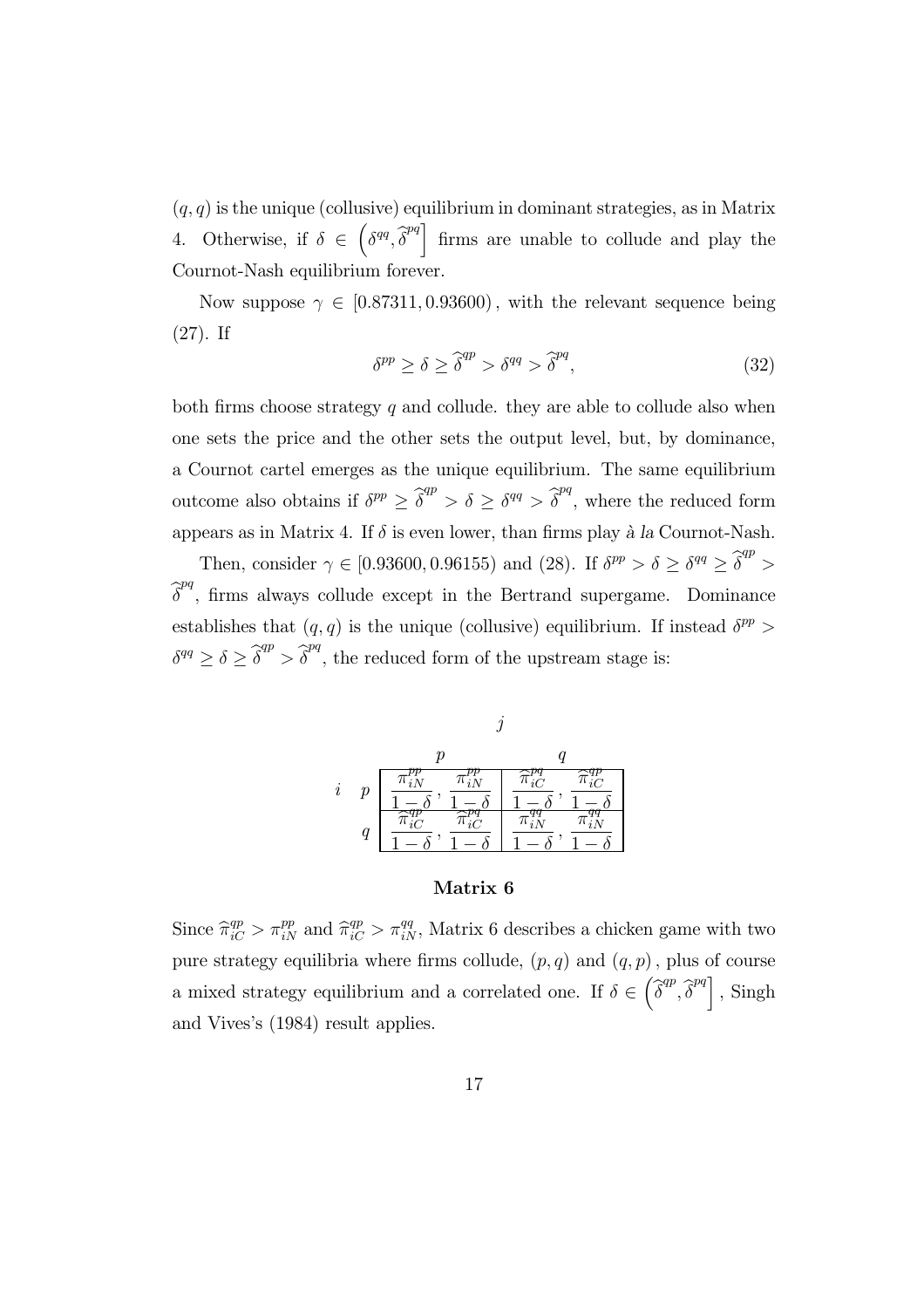Finally, if  $\gamma \in [0.96155, 1]$  and sequence (29) holds, then the reduced form of the upstream stage is a chicken game if either  $\delta \in (\delta^{qq}, \delta^{pp}]$ , since  $\widehat{\pi}_{iC}^{qp} > \pi_M/2$ , or  $\delta \in \left(\delta^{pp}, \widehat{\delta}^{qp}\right]$ , where firms play à la Cournot- and Bertrand-Nash along the main diagonal, while they collude otherwise.

The analysis carried out above is summarised by:

**Proposition 3** In the game with Nash bargaining, if  $\delta < \max \left\{ \widehat{\delta}^{qp}, \delta^{qq}, \delta^{pp}, \widehat{\delta}^{pq} \right\},$ any admissible outcome can be an equilibrium, depending upon the value of parameters  $\delta$  and  $\gamma$ . In particular, if products are sufficiently close substitutes and firms' discount factor takes intermediate values, the game produces two asymmetric equilibria in pure strategies, with firms playing a collusive price-quantity supergame.

The reason for this result is to be found in the fact that Nash bargaining over the cartel profits, by increasing (respectively, decreasing) the collusive profits accruing to the quantity-setter (resp., price-setter) indeed makes collusion in price-quantity settings easier to sustain than it is under equal split.

## 6 Concluding remarks

We have revisited the long-standing debate about the stability of collusion in differentiated duopolies, by nesting the supergame in an extended game with observable delay, in which firms non-cooperatively select the market variable in a pre-play stage, in view of the discounted profit flows generated by the ensuing market supergame.

The analysis of the game where cartel profits are evenly split between firms has shown that collusion is part of the subgame perfect equilibrium if and only if both firms are either price- or quantity-setters. Conclusions may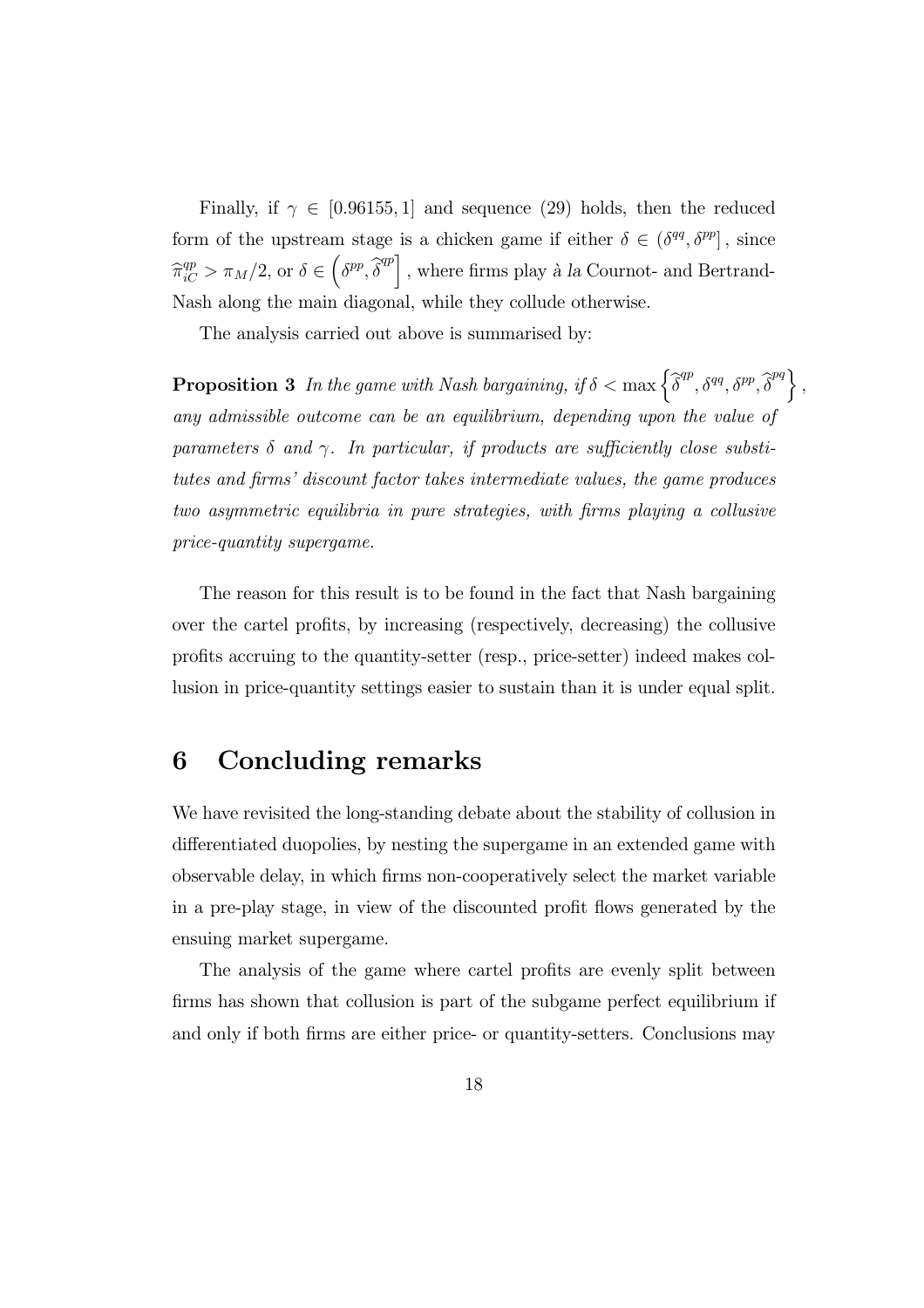be drastically different if collusive profits are distributed between firms using a Nash bargaining solution. In such a case, when product differentiation is relatively low and firms are sufficiently myopic, the sustainability of symmetric cartels becomes too demanding and there emerge pure-strategy equilibria where firms stabilise price-quantity cartels. Therefore, it appears that asymmetric market behaviour, coupled with Nash bargaining over the additional cartel profits made available through collusion, can help firms build up stable cartels. This is an additional reason for antitrust agencies to worry about implicit collusion, as it adds up to the established theoretical wisdom on the matter a further source of collusive behaviour that previous literature had either neglected or simply regarded as a lesser evil. Indeed, this may be due to the idea that an a priori symmetric duopoly should generate, if at all, symmetric cartels. the foregoing analysis shows that there are circumstances where this may not be the case.

# References

- [1] Abreu, D.J. (1986), Extremal Equilibria of Oligopolistic Supergames, Journal of Economic Theory, 39, 191-225.
- [2] Albæk, S. and L. Lambertini (1998), Collusion in Differentiated Duopolies Revisited, Economics Letters, 59, 305-308.
- [3] Albæk, S. and Lambertini L. (2004), Price vs Quantity in Duopoly Supergames with Close Substitues, Annals of Regional Science, forthcoming.
- [4] Chang, M.H. (1991), The Effects of Product Differentiation on Collusive Pricing, International Journal of Industrial Organization, 9, 453-469.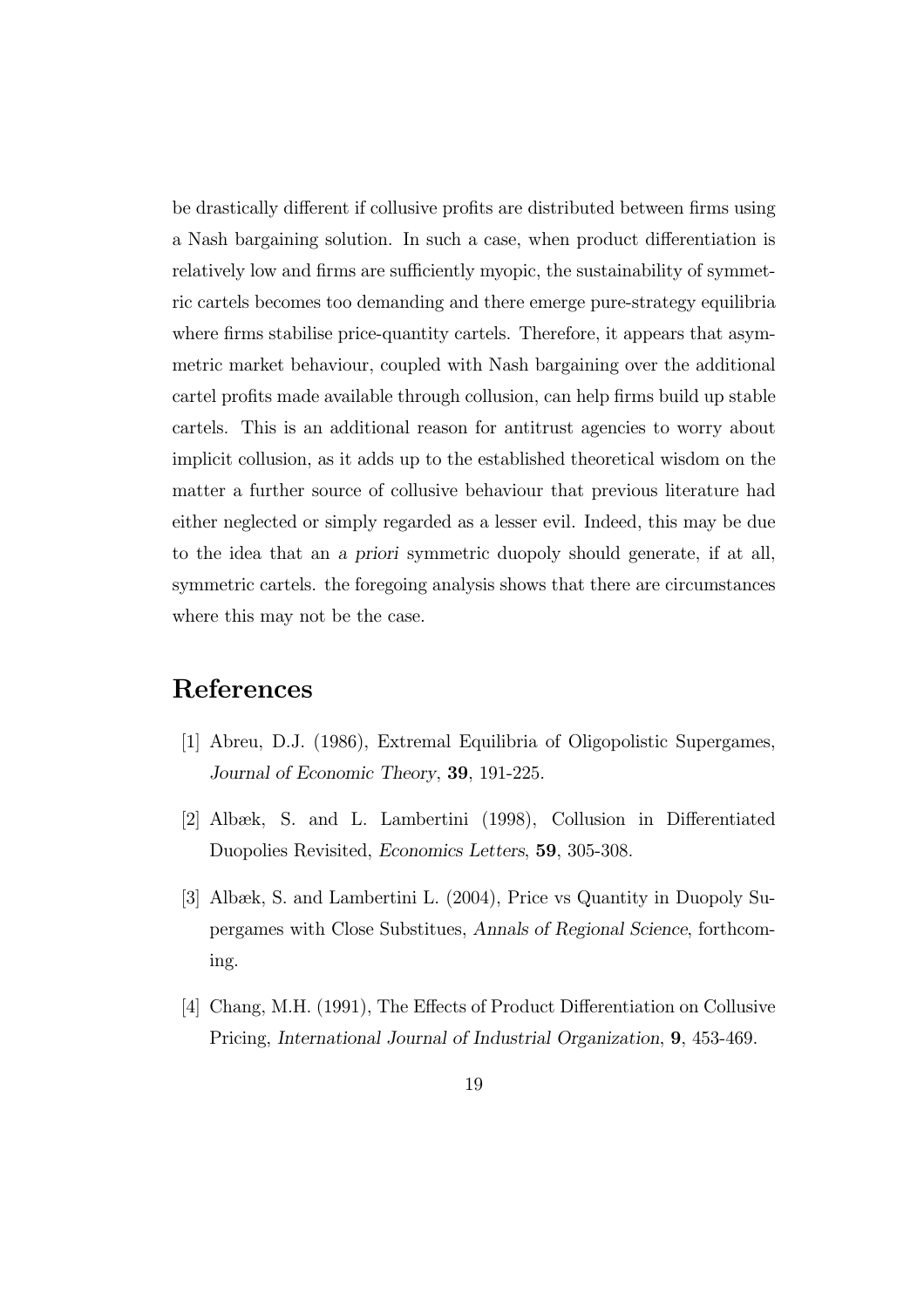- [5] Chang, M.H. (1992), Intertemporal Product Choice and Its Effects on Collusive Firm Behavior, International Economic Review, 33, 773-793.
- [6] Deneckere, R. (1983), Duopoly Supergames with Product Differentation, Economics Letters, 11, 37-42.
- [7] Deneckere, R. (1984), Corrigenda, Economics Letters, 15, 385-387.
- [8] Friedman, J.W. (1971), A Non-Cooperative Equilibrium for Supergames, Review of Economic Studies, 28, 1-12.
- [9] Fudenberg, D, and E. Maskin (1986), The Folk Theorem in Repeated Games with Discounting or with Incomplete Information, Econometrica, 54, 533-554.
- [10] Häckner, J. (1996), Optimal Symmetric Punishments in a Bertrand Differentiated Product Duopoly, International Journal of Industrial Organization, 14, 611-630.
- [11] Hamilton, J. and S. Slutsky (1990), Endogenous Timing in Duopoly Games: Stackelberg or Cournot Equilibria, Games and Economic Behavior, **2**, 29-47.
- [12] Lambertini, L. (1997), Prisoners' Dilemma in Duopoly (Super)Games, Journal of Economic Theory, 77, 181-191.
- [13] Lambertini, L. and C. Schultz (2001), Price vs. Quantity in a Repeated Differentiated Duopoly, working paper no. 379, Department of Economics, University of Bologna.
- [14] Lambertini, L. and C. Schultz (2003), Price or Quantity in Tacit Collusion?, Economics Letters, 78, 131-137.